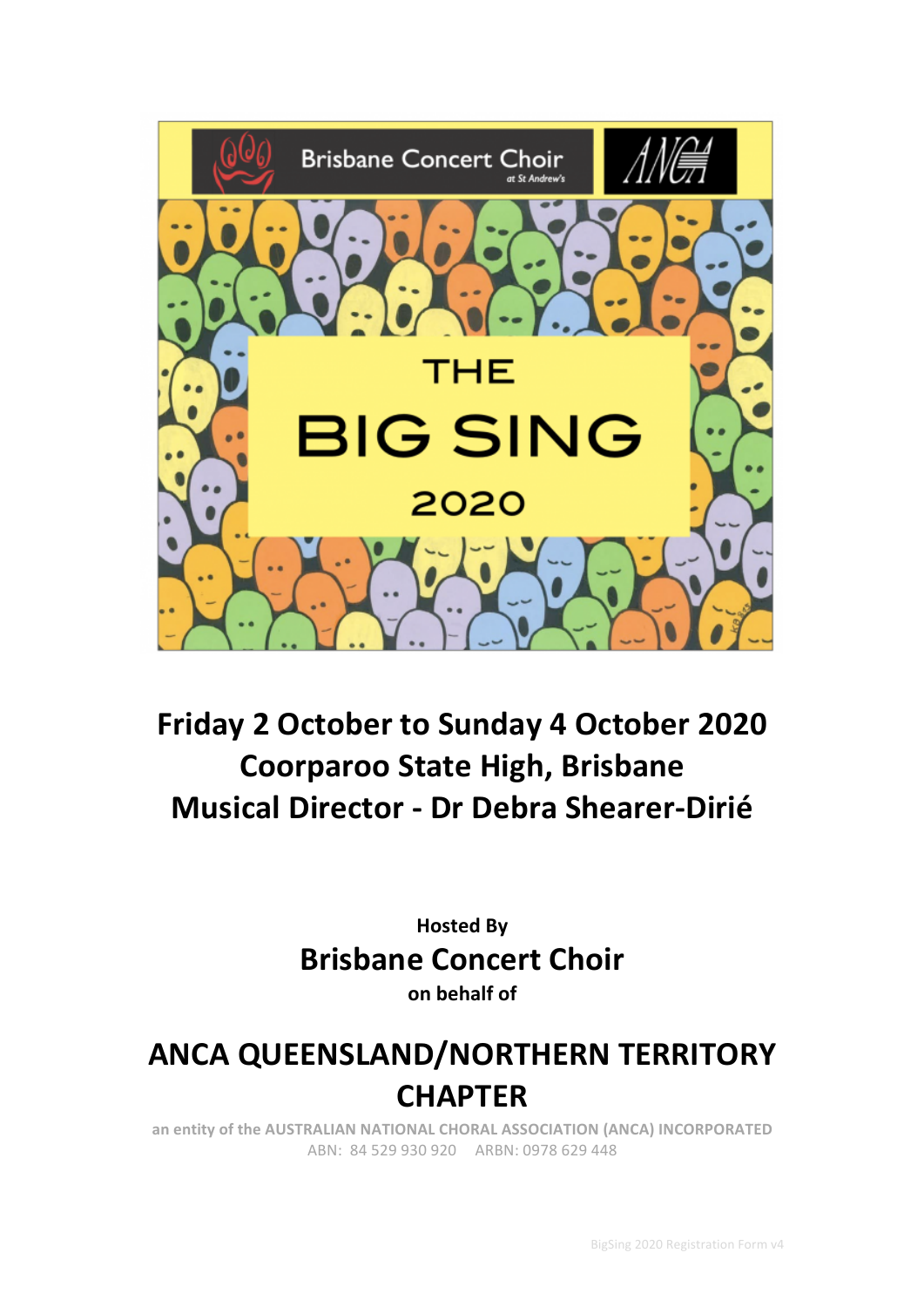# **REGISTRATION FORM**

To register for ANCA Big Sing 2020 please complete this registration form **and return it to Brisbane Concert Choir using any of the Contact Details** *listed below. Please complete your payment when you return this form in order to secure your registration.* 

# *REGISTRATION COSTS*

## **Early Bird Registration**

Early bird registrations must be received by  $30<sup>th</sup>$  June 2020 with full payment to qualify for the discount.

- ◆ ANCA Members: \$100.00 (includes GST \$9.09)
- ♦ Non Members Rate: \$110.00 (includes GST \$10.00)

## **Standard Registration**

Standard registration must be received by Friday  $25<sup>th</sup>$  September to allow us to confirm numbers for catering. Later registrations may be accepted but catering might not be available for late registrations.

- ◆ ANCA Members: \$110.00 (includes GST \$10.00)
- ◆ Non Members Standard Rate: \$120.00 \$120.00 (includes GST \$10.90)

*Please note that registration is not final until full payment has been made.* 

## **Saturday Evening Dinner**

If there is sufficient interest we will organise an event dinner for the Saturday evening. Approximate cost would be \$45 per head. We will invoice for this dinner separately.

Are you interested? Please tick as appropriate.

| Yes | Number of people: |
|-----|-------------------|
|     |                   |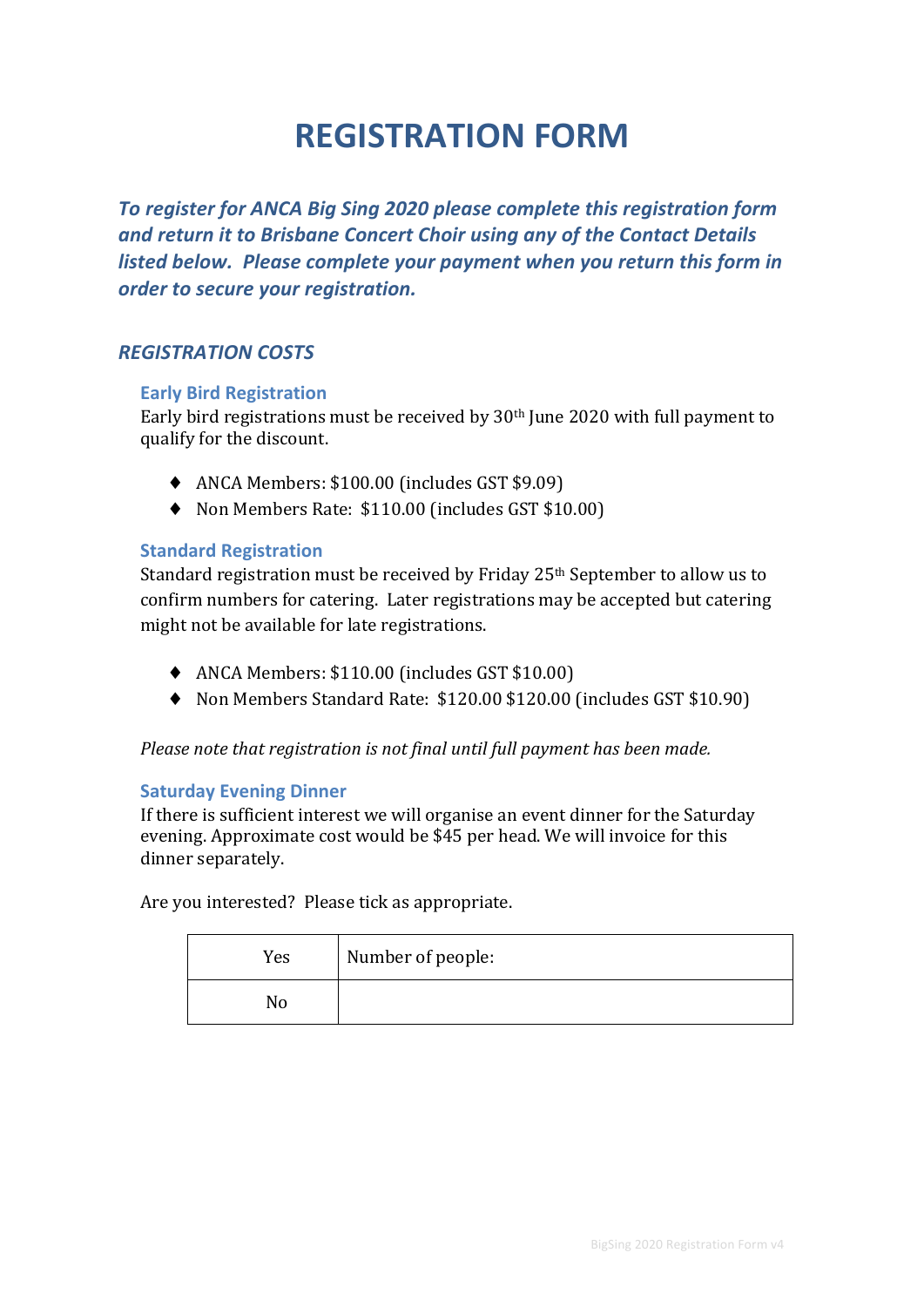# *REGISTRATION DETAILS – CHOIRS ONLY*

If you are registering multiple singers on behalf of a choir, please provide your contact details below.

| <b>Choir Name</b>                                | Name                                                |
|--------------------------------------------------|-----------------------------------------------------|
| ANCA No (if relevant)                            | <b>ANCA No</b>                                      |
| <b>Your First Name</b>                           | <b>First Name</b>                                   |
| <b>Your Last Name</b>                            | <b>Last Name</b>                                    |
| Address                                          | Street 1<br>Street 2<br>City/Town<br>State Postcode |
| Phone                                            | 555 5555                                            |
| Email (this is where we will<br>send your music) | singer@choir.com                                    |

*Please list individual attendee's names and details on the sheet at the end.* 

*Registration as part of an ANCA member choir is charged at the member's rate for the first five singers and at the standard rate for additional singers.* 

## *REGISTRATION DETAILS – INDIVIDUALS ONLY*

If you are registering as an individual singer (whether or not you are affiliated with a choir) please provide your details below:

| <b>First Name</b>                                | <b>First Name</b>                                          |
|--------------------------------------------------|------------------------------------------------------------|
| Last Name                                        | <b>Last Name</b>                                           |
| ANCA Membership No                               | <b>ANCA No</b>                                             |
| Address                                          | Street 1<br><b>Street 2</b><br>City/Town<br>State Postcode |
| Phone                                            | 555 5555                                                   |
| Email (this is where we will<br>send your music) | singer@choir.com                                           |
| Voice Type                                       | Soprano 1<br>Soprano 2<br>Alto<br>Tenor<br><b>Bass</b>     |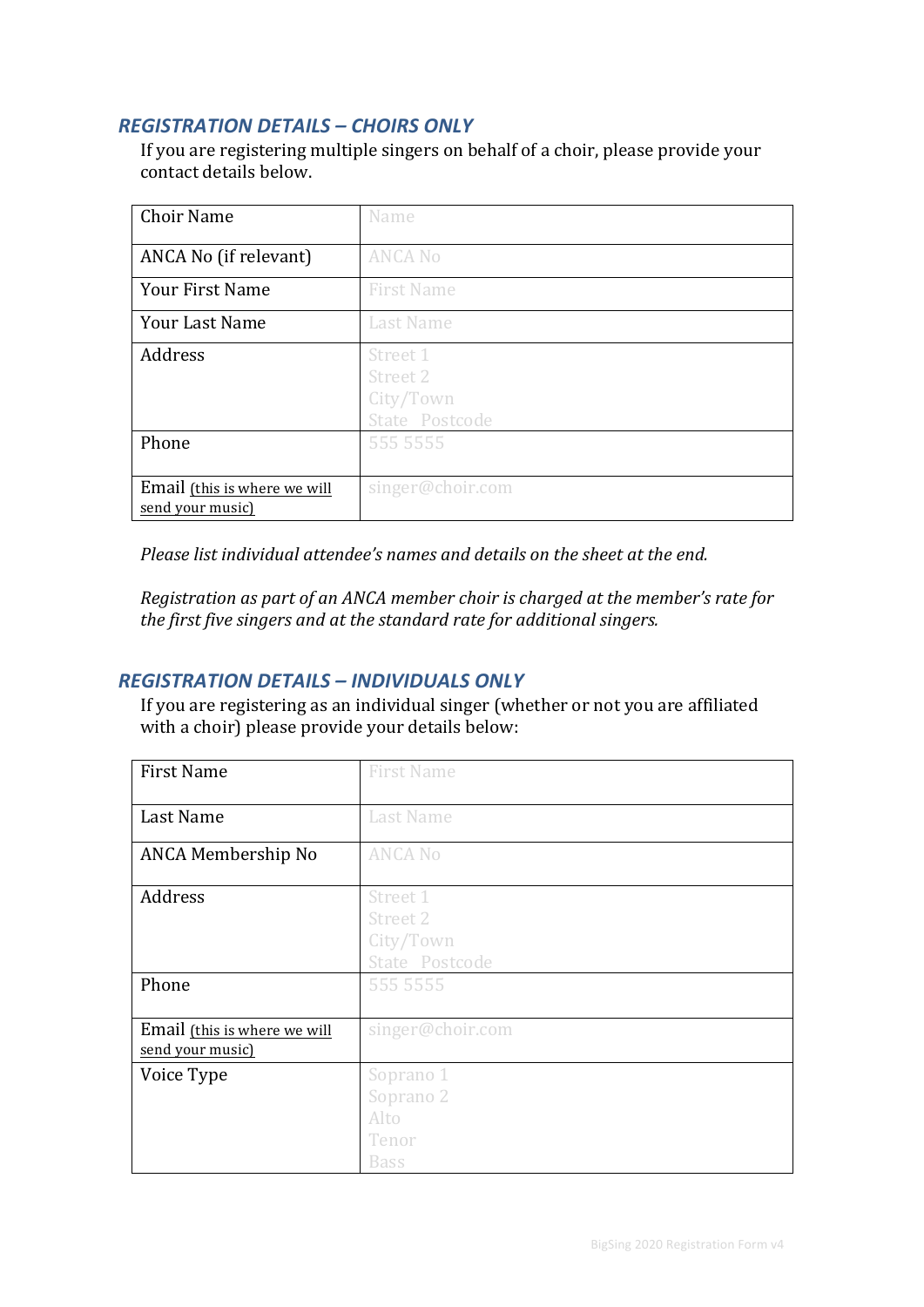# **PAYMENT**

Please fill in the table below to indicate what you are paying for:

| Item                                | <b>Number</b><br><b>Of Singers</b> | Cost                         | Total \$ |
|-------------------------------------|------------------------------------|------------------------------|----------|
| Early Bird ANCA Member (limit of 5) |                                    | \$100.00<br>incl GST \$9.09  |          |
| Early Bird Non Member               |                                    | \$110.00<br>incl GST \$10.00 |          |
| Standard ANCA Member (limit of 5)   |                                    | \$110.00<br>incl GST \$10.00 |          |
| <b>Standard Non Member</b>          |                                    | \$120.00<br>incl GST \$10.09 |          |
| <b>TOTAL</b>                        |                                    |                              |          |

Payment Methods (Please circle which applies)

o **Direct Deposit**

**Account Name:** Australian National Choral Assoc. QLD Branch **BSB No:** 484-799 **Account No: 024383095 Reference:** Your Last Name + Your Street Name.

### o **Cheque**

To be made out to 'Australian National Choral Assoc. QLD Branch'. Post to: **Brisbane Concert Choir** 

9/60 Gubberley St Kenmore Qld 4069

Do you require a tax invoice for GST purposes (tick box as appropriate)?

| r es | 11 T<br>. . |
|------|-------------|
|------|-------------|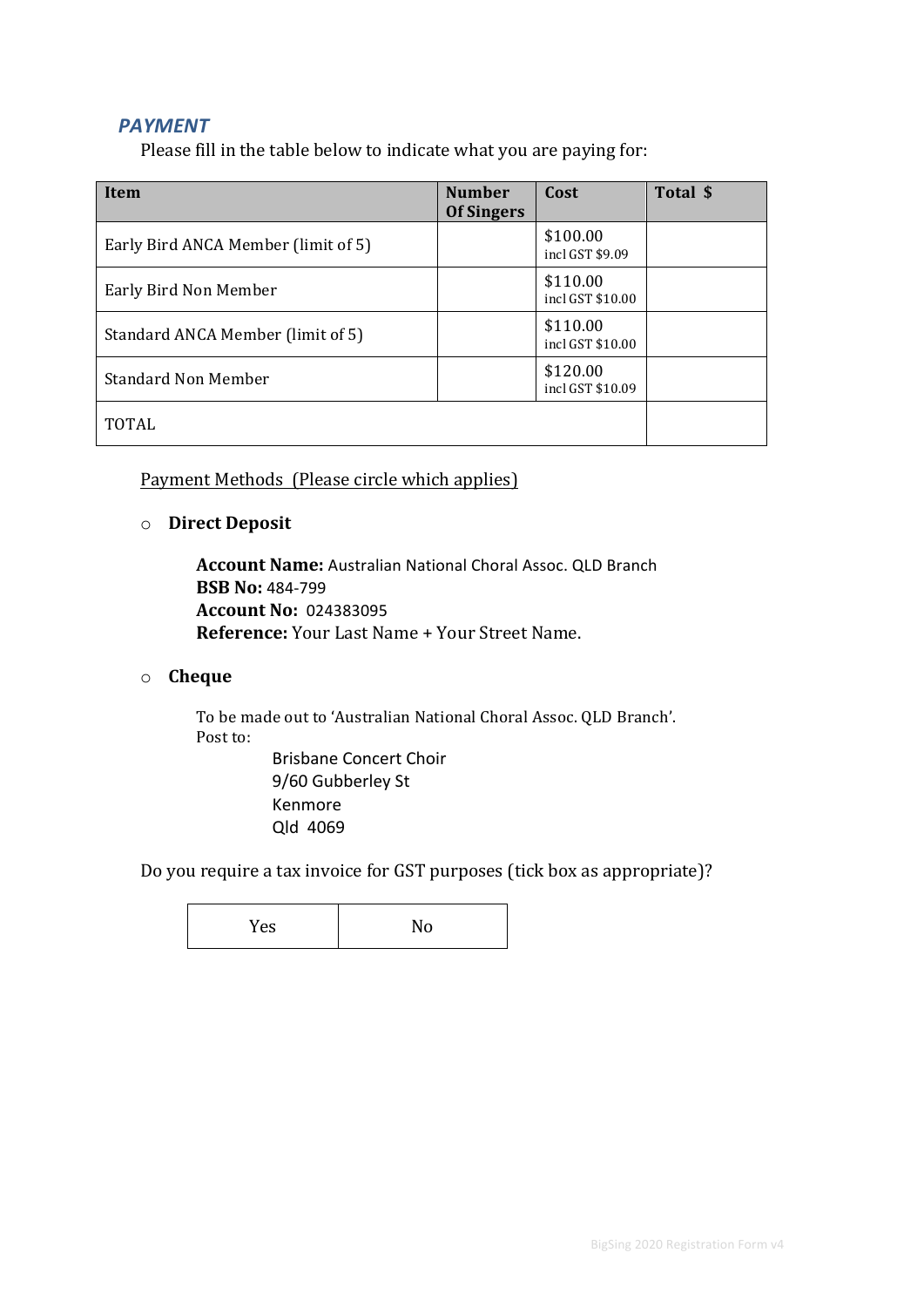# *SPECIAL CONSIDERATIONS*

## **Diet**

Please specify if there are any particular dietary requirements you wish caterers to be aware of regarding yourself, or your choir members.

List any dietary requirements here...

### **Access**

Please specify if there are any particular access concerns you have, or would like to discuss with us so we can make arrangements for your, or your choir member's needs.

List any accessibility requirements here...

### **Other Comments**

Please specify if there are other issues, concerns or questions that you or your choir members may have in relation to the Big Sing.

List any additional comments requirements here...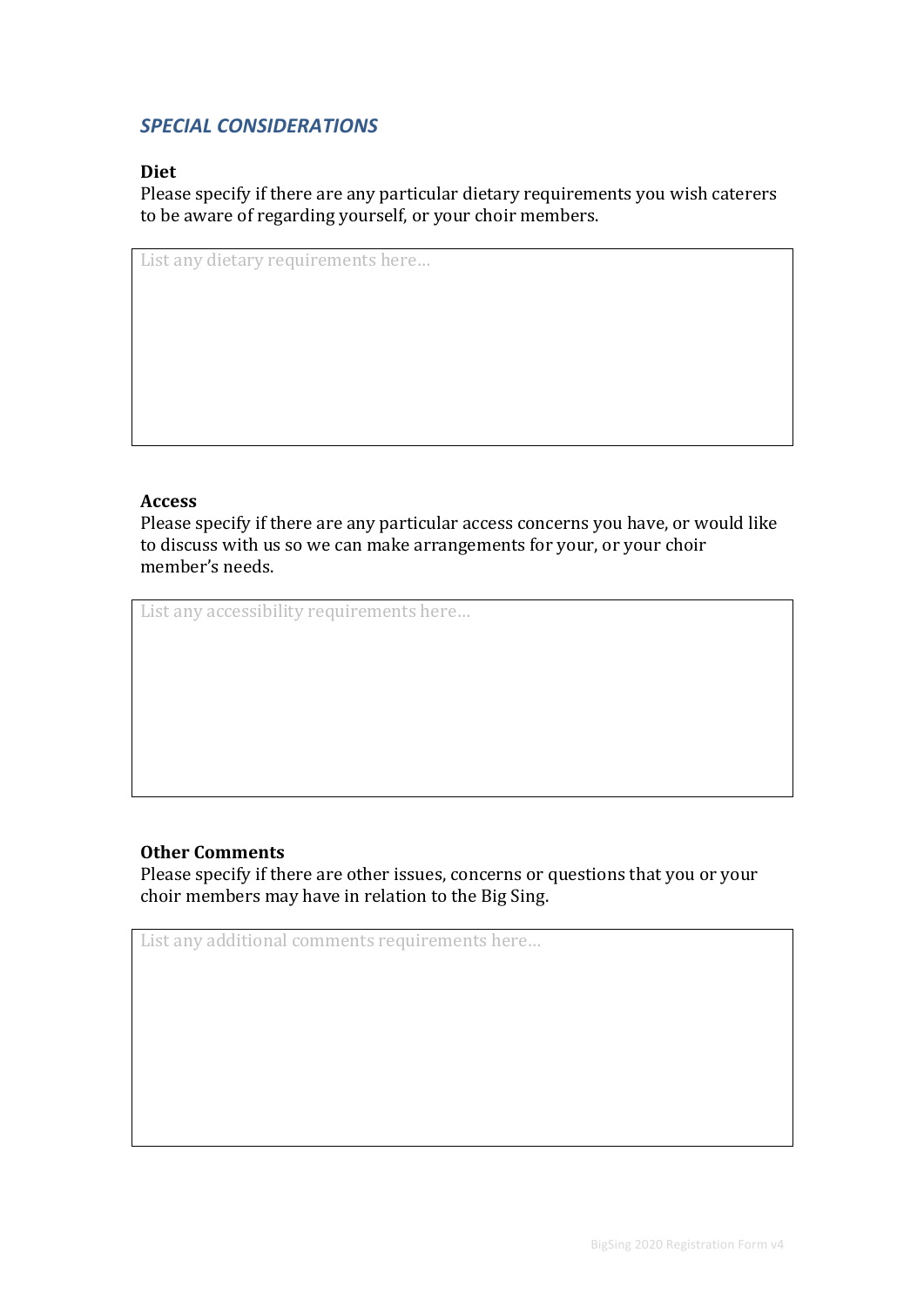## *Terms*

All fees must be paid in full for registration to be accepted by us.

If you have registered for Big Sing 2020 and are unable to attend, you may send another person to attend in your place provided you inform Brisbane Concert Choir of the change not less than 72 hours prior to the event starting.

To cancel a registration for Big Sing 2020, contact us at the addresses under Our Contact Details, below. Full refund can only be provided if notice is received at least 30 days prior to the event starting. If cancellations are received up to 1 week prior to the event starting, a 50% refund is available. Refunds won't apply to any cancellations received less than 1 week before the event starts.

Brisbane Concert Choir and ANCA reserve the right to cancel the event or change the venue and musical director or repertoire by notice to you at any time. Neither Brisbane Concert Choir nor ANCA will be liable for any loss or damages arising from such changes.

Invoices for the event are issued by ANCA QUEENSLAND/NORTHERN TERRITORY CHAPTER an entity of the AUSTRALIAN NATIONAL CHORAL ASSOCIATION (ANCA) INCORPORATED. ABN: 84 529 930 920 ARBN: 0978 629 448

## **OUR CONTACT DETAILS**

#### E-MAIL

choir@brisbaneconcertchoir.com.au

### SNAIL MAIL

Brisbane Concert Choir 9/60 Gubberley St Kenmore Qld 4069

#### PHONE

0475 262 649

| <b>Payment Received:</b> dd/mm <b>/2020</b><br><b>OFFICE USE ONLY</b><br>Processed By: |
|----------------------------------------------------------------------------------------|
|----------------------------------------------------------------------------------------|